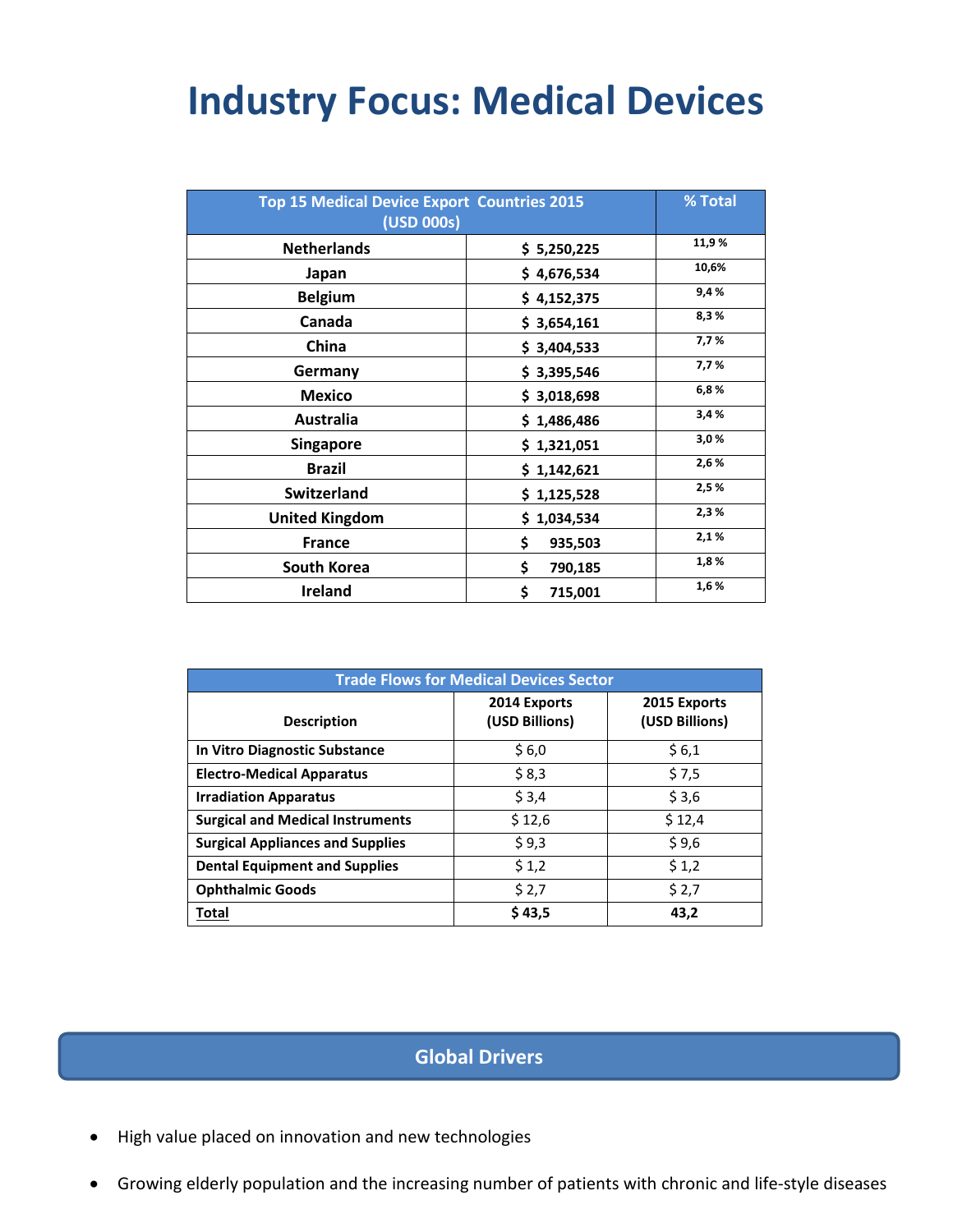- Increased access to medical services especially in urban areas of developing countries
- Continued pressure to reduce costs and inventory resulting in mergers and acquisitions

## **Current Trends**

- Due to aging of population and the increasing number of patients with chronic and life-style diseases, medical devices that alleviate pain, complement lost functions, and improve the quality of life should show steady growth in demand.
- Focus towards miniaturization of medical devices allowing more minimally-invasive and non-invasive procedures
- Medical software, telemedicine and e-health are also sectors with a strong market potential
- 3D medical printing is gaining importance in several areas of medicine
- In order to save resources, recently many public and private hospitals are hiring companies that offer "integral surgery services" and provide service "per event," offering all the necessary products required to perform a surgery. In this way, hospitals avoid making large investments in materials, pharmaceuticals, and instruments, and also reduce the costs involved in keeping and controlling inventories, and maintaining instruments for specialized surgeries.
- Also, the market for in-home care devices, technologies, and health IT related products is expected to grow as the number of people in out-patient care increases.
- Due to stronger consumer health concerns, other promising growth areas include self-care and preventive care medical devices and products; increasing demand for medical services; shifts from institutional towards out-patient care; a move from curative towards preventative care.

## **Concerning Issues**

- **Globalization – emerging markets: Brazil, India and China** 
	- o Companies are focusing on increasing market share in emerging countries
	- o Doing business in these places is more challenging than most expect
	- o Regulatory requirements in developing countries are often above those of developed countries. Determining and satisfying the requirements is often costly and time consuming
	- o State-owned companies have strong ties to the government
	- o Reimbursement rates in emerging markets can be a challenging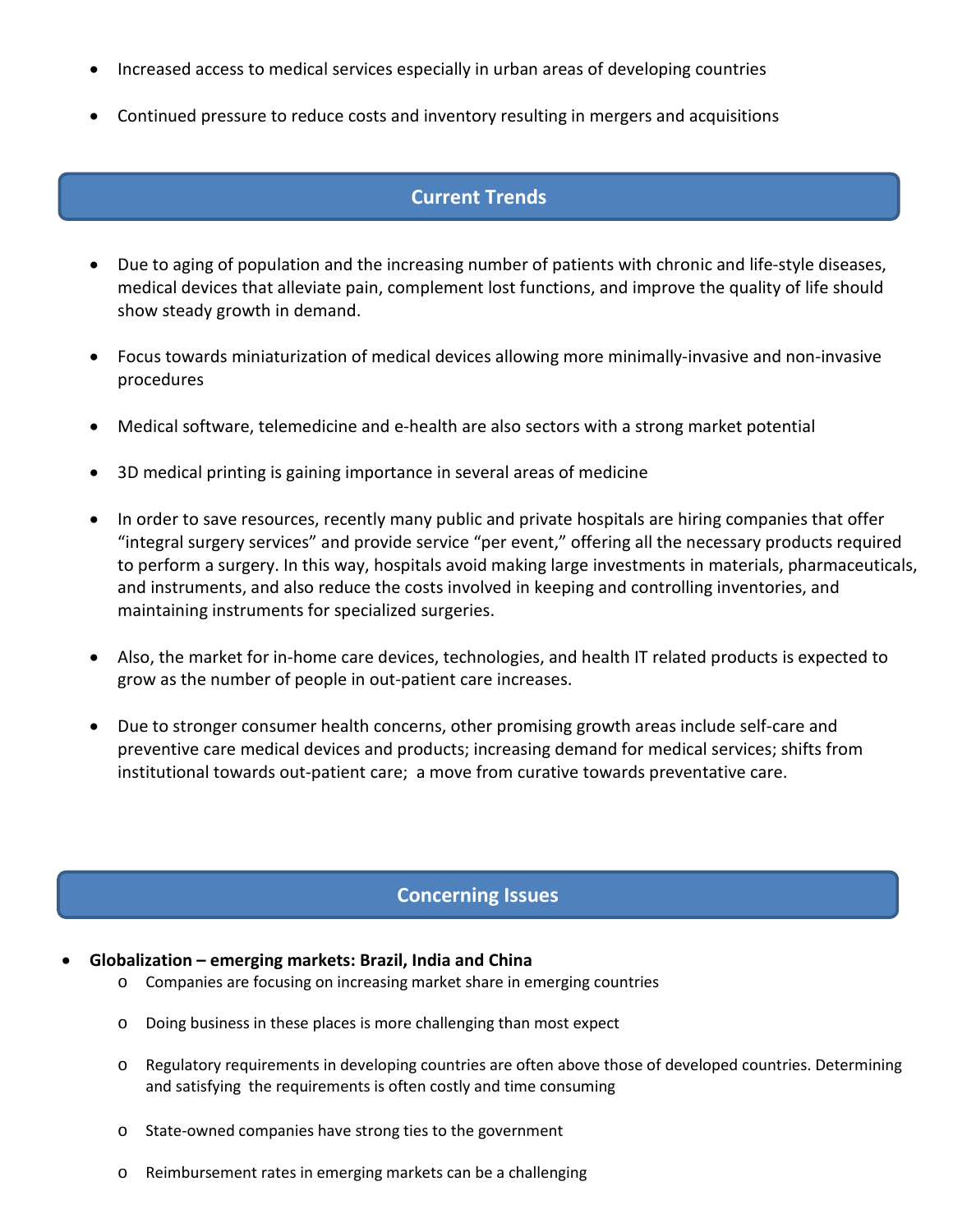- o It can be difficult to ensure that international firms have access to all the resources available to domestic companies
- o Domestic U.S. industry must become increasingly cost-efficient as device makers in Europe and Asia gain market share
- **Ensuring patient safety**
	- o Protecting devices from threats that have been demonstrated by ethical hackers
	- o Protecting the integrity of patient and customer data
	- o Meeting patient [privacy](http://www.healthcareinfosecurity.com/privacy-c-151) and security needs while also complying with regulations

**For more country-specific information, visit the [Healthcare Technologies Resource Guide.](http://2016.export.gov/industry/health/healthcareresourceguide/eg_main_083726.asp)**

## **Medical Device Regulatory & Compliance Factors**

*The information below is intended to be a starting point, but please note medical device regulations are complex, and vary depending on device, country of origin, destination country, and many other factors. Please contact your local U.S. Commercial Service trade specialist to discuss your specific medical device, and international regulatory factors.*

- **U.S. Food and Drug Administration** (U.S. FDA) approval of a medical device is often, but not always, required to meet regulatory and compliance requirements of other countries. Even if U.S. FDA approval is not required, similar information will often by requested by the given country's regulatory agency.
- U.S. FDA's **Center for Devices and Radiological Health (CDRH)** Export Certification Application and Tracking System (CECATS) is CDRH's web-based application for requesting export certificates, simple notifications, and export permit letters.
	- o **Exporting Medical Devices [FAQs](https://www.fda.gov/MedicalDevices/DeviceRegulationandGuidance/ImportingandExportingDevices/ExportingMedicalDevices/ucm346620.htm)** from U.S. FDA
	- o "Device Advice: Comprehensive Regulatory Assistance" [Portal](https://www.fda.gov/MedicalDevices/DeviceRegulationandGuidance/default.htm) from U.S. FDA
- U.S. Regulations
	- o Compliance with U.S. FDA requirements is mandatory U.S. FDA is a [law enforcement agency.](https://www.fda.gov/ICECI/)
	- o For questions:
		- **Division of Industry and Consumer Education** 1.800.638.2041 1.301.796.7100 [DICE@fda.hhs.gov](mailto:DICE@fda.hhs.gov)
- **ISO** is an independent, non-governmental international organization with a membership of 163 national standards bodies.
	- o "ISO" is derived from the Greek *isos*, meaning equal.
	- o Compliance with ISO requirements is voluntary but certification may be required to register medical devices by a given country.
		- ISO develops International Standards, but is not involved in a company's certification, and does not issue certificates – This is performed by an external certification body.
	- o [ISO 13485](https://www.iso.org/standard/59752.html) "Medical devices Quality management systems Requirements for regulatory purposes" published in March 2016
		- [Overview](https://www.iso.org/files/live/sites/isoorg/files/archive/pdf/en/iso_13485_medical_devices_2016.pdf) of ISO 13485:2016
		- According to EmeISO 13485 is the most commonly chosen path to meet the Quality Management System (QMS) medical device requirements in Europe, Canada, and Australia, and serves as the basis for QMS compliance in other countries such as Japan, Korea, and Brazil.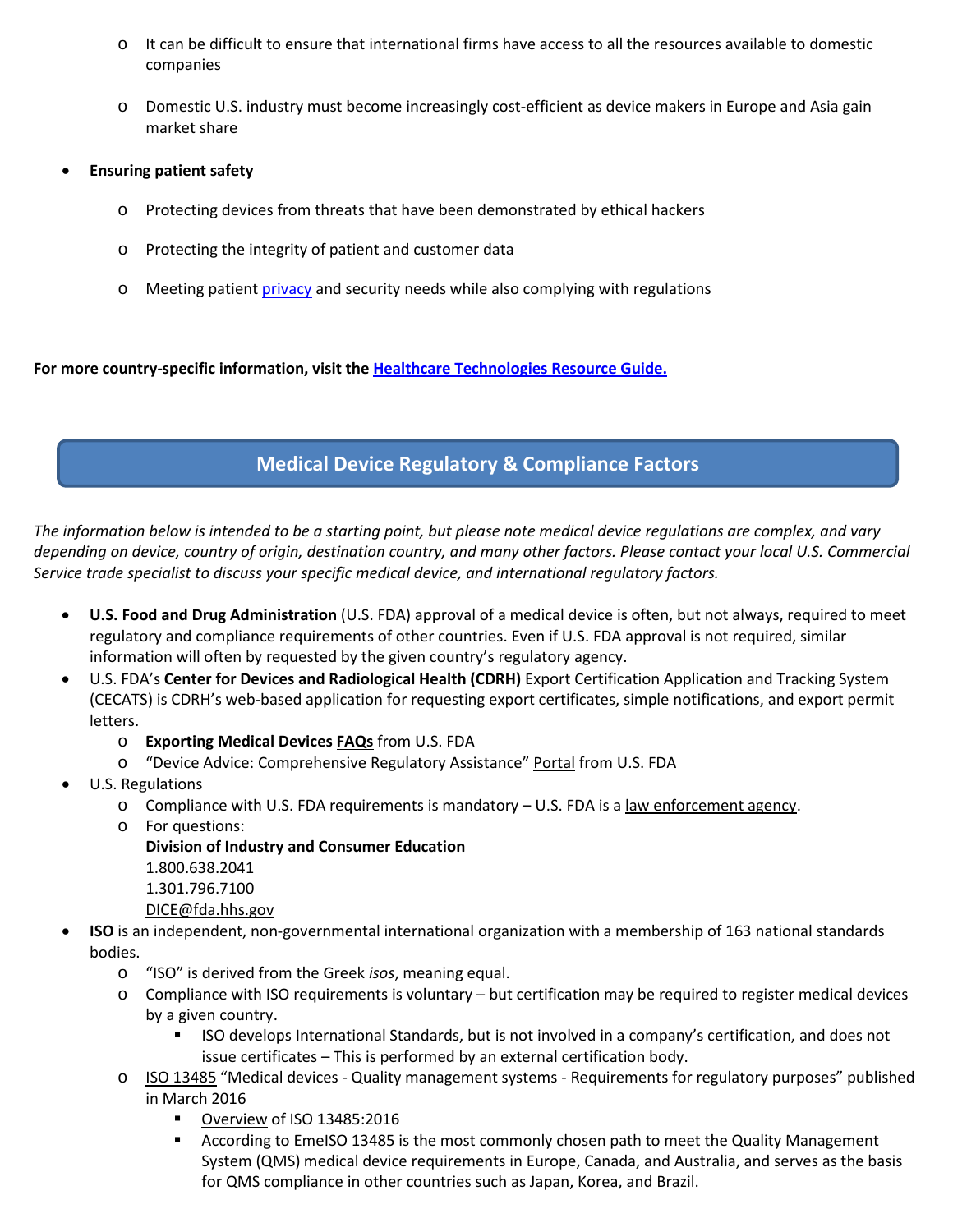### • **European Union**

- o Medical Devices Directive (MDD) [93/42/EEC](http://ec.europa.eu/growth/single-market/european-standards/harmonised-standards/medical-devices/)
- o New Medical Device Regulation (MDR) just released compliance required within the next 3-5 years depending on product
	- **[European Commission Announcement](http://ec.europa.eu/growth/sectors/medical-devices/regulatory-framework/revision_en) shows transitional periods as:** 
		- Spring 2020: Medical devices
		- Spring 2022: In vitro diagnostic medical devices

#### • **Canada**

- o Canadian Medical Device Regulation (CMDR) SOR 98/282
- o New Medical Device Single Audit Program (MDSAP) will be implemented by 2019
	- Please see Health Canada'[s Transition Plan](http://www.hc-sc.gc.ca/dhp-mps/md-im/activit/int/mdsap-trans-notice-avis-eng.php) to MDSAP.
- o ISO 13485:2016[: Health Canada](http://www.hc-sc.gc.ca/dhp-mps/md-im/qualsys/iso13485-trans-notice-avis-eng.php) has set **March 1st 2019**, as the transition date to ISO 13485:2016.
	- All manufacturers of class II, III, and IV medical devices holding licenses or applying for new or amended licenses must complete the transition to ISO 13485:2016 by March 1st, 2019.

| <b>Domestic Trade Shows</b>                                           |                         |                 |  |  |
|-----------------------------------------------------------------------|-------------------------|-----------------|--|--|
| <b>BIO</b>                                                            | $6/19/2017 - 6/22/2017$ | San Diego, CA   |  |  |
| <b>AACC Clinical Lab Expo</b>                                         | 7/30/2017 - 8/3/2017    | San Diego, CA   |  |  |
| <b>Florida International Medical Expo (FIME)</b>                      | $8/1/2017 - 8/3/2017$   | Miami, FL       |  |  |
| <b>Regulatory Affairs Professionals Society (RAPS)</b>                | $9/11/2017 - 9/12/2017$ | Baltimore, MD   |  |  |
| <b>AdvaMed 2017</b>                                                   | 9/25/2017 - 9/27/2017   | San Jose, CA    |  |  |
| <b>Health 2.0</b>                                                     | 10/1/2017 - 10/4/2017   | Santa Clara, CA |  |  |
| <b>World Medical Tourism and Global Healthcare</b><br><b>Congress</b> | 10/2/2017 - 10/4/2017   | Los Angeles, CA |  |  |
| <b>Supply Side West</b>                                               | 10/5/2017 - 10/6/2017   | Las Vegas, NV   |  |  |
| <b>Greater New York Dental Meeting 2017</b>                           | 11/24/2017 - 11/29/2017 | New York, NY    |  |  |
| <b>MD&amp;M West</b>                                                  | $2/6/2018 - 2/8/2018$   | Anaheim, CA     |  |  |
| <b>Advanced Design &amp; Manufacturing Cleveland</b>                  | 3/7/2018-3/8/2018       | Cleveland, OH   |  |  |
| <b>AORN-Surgical Conference &amp; Expo</b>                            | $3/24/2018 - 3/28/2018$ | New Orleans, LA |  |  |